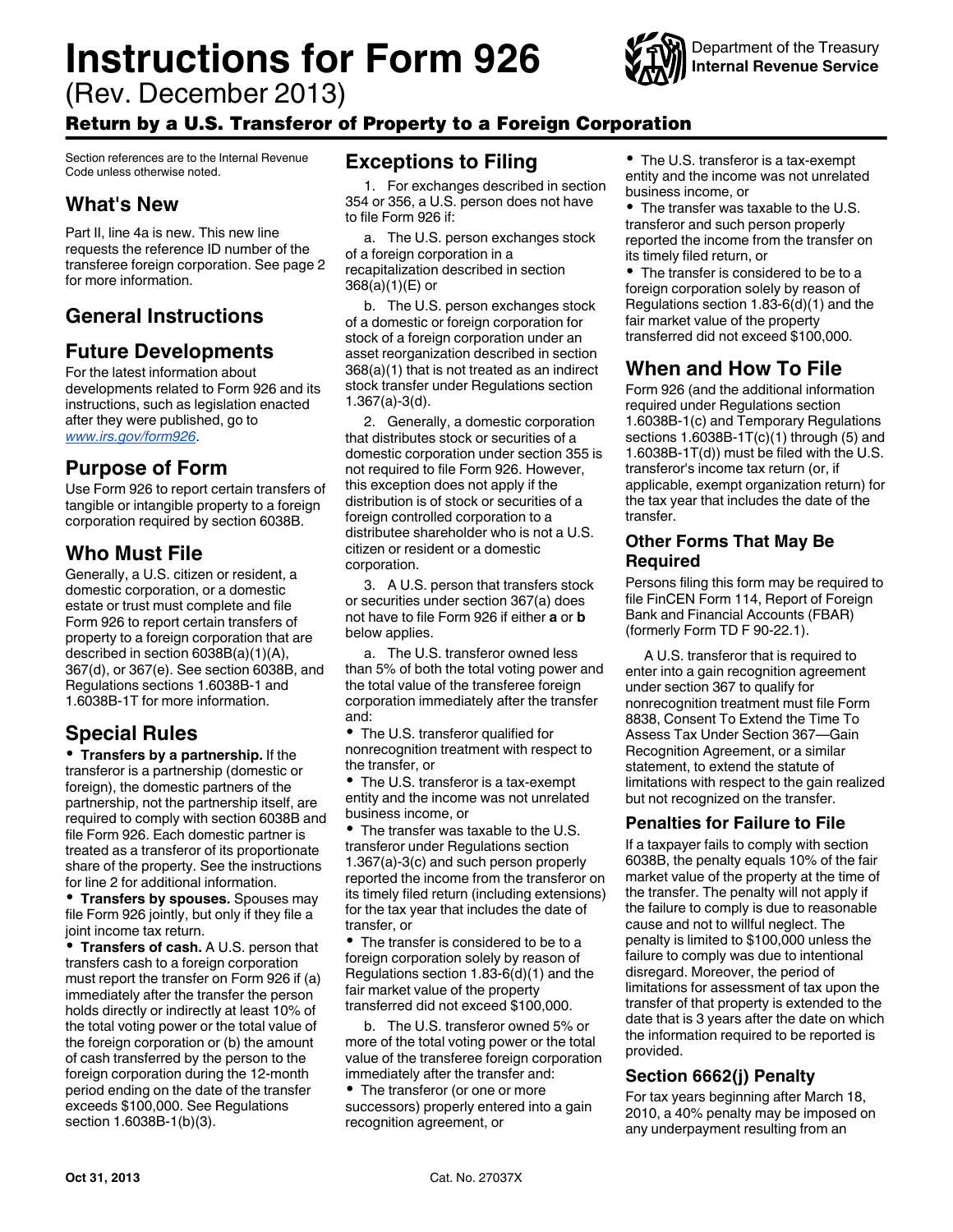undisclosed foreign financial asset understatement. No penalty will be imposed with respect to any portion of an underpayment if the taxpayer can demonstrate that the failure to comply was due to reasonable cause with respect to such portion of the underpayment and the taxpayer acted in good faith with respect to such portion of the underpayment. See sections 6662(j) and 6664(c) for additional information.

## **Specific Instructions**

**Important:** All information reported on Form 926 must be in English. All amounts must be stated in U.S. dollars. If the information required in a given section exceeds the space provided within that section, do not write "see attached" in the section and then attach all of the information on additional sheets. Instead, complete all entry spaces in the section and attach the remaining information on additional sheets. The additional sheets must conform with the IRS version of that section.

## **Part I—U.S. Transferor Information**

#### **Identifying Number**

The identifying number of an individual is his or her social security number (SSN). The identifying number of all others is their employer identification number (EIN).

#### **Line 1a**

If you answered "Yes" to question 1a and the asset is a tangible asset, section 367(a)(5) may require basis adjustments. If you answered "No" to question 1a and the asset is a tangible asset, the transfer is taxable under sections 367(a)(1) and (a) (5). If the asset transferred is an intangible asset, see section 367(d) and its regulations.

If you answered "No" to question 1a: If the U.S. transferor is owned directly by more than five domestic corporations immediately before the reorganiztion, but some combination of five or fewer domestic corporations controls the U.S. transferor, the U.S. transferor must designate the five or fewer domestic corporations that comprise the control group. List these designated corporations on Form 926, line 1b.

#### **Line 1b**

If the transferor went out of existence pursuant to the transfer (e.g., as in a reorganization described in section 368(a) (1)(C)), list the controlling shareholders and their identifying numbers.

#### **Line 1c**

If the transferor was a member of an affiliated group filing a consolidated tax return (see sections 1501 through 1504), but was not the parent corporation, list the name and EIN of the parent corporation and file Form 926 with the parent corporation's consolidated return.

#### **Line 1d**

If the answer to line 1d is "Yes," and if the asset is transferred in an exchange described in section 361(a) or (b), attach the following:

A statement that the conditions set forth in the second sentence of section 367(a) (5) and any regulations under that section have been satisfied.

• An explanation of any basis or other adjustments made pursuant to section 367(a)(5) and any regulations thereunder.

#### **Line 2**

If a partnership (whether foreign or domestic) transfers property to a foreign corporation in an exchange described in section 367(a)(1), then a U.S. person that is a partner in the partnership shall be treated as having transferred a proportionate share of the property in an exchange described in section 367(a)(1). A U.S. person's proportionate share of partnership property shall be determined under the rules and principles of sections 701 through 761 and the regulations thereunder. See Temporary Regulations section 1.367(a)-1T(c)(3).

**Line 2d.** For definition of "regularly traded on an established securities market," see Temporary Regulations section 1.367(a)-1 $T(c)(3)(ii)(D)$ . If the answer to line 2d is "Yes," the rules of Regulations section  $1.367(a) - 1T(c)(3)(ii)(C)$  apply.

#### **Part II—Transferee Foreign Corporation Information**

**Reference ID number.** A reference ID number is required on line 4b only in cases where no EIN was entered on line 4a for the transferee foreign corporation. However, filers are permitted to enter both an EIN and a reference ID number. If applicable, enter on line 4b the reference ID number (defined below) you have assigned to the transferee foreign corporation.

A "reference ID number" is a number established by or on behalf of the U.S. transferor identified at the top of page 1 of the form that is assigned to the transferee foreign corporation with respect to which Form 926 reporting is required. These numbers are used to uniquely identify the transferee foreign corporation in order to keep track of the entity from tax year to tax year. The reference ID number must meet the requirements set forth below.

**Note.** Because reference ID numbers are established by or on behalf of the U.S. person filing Form 926, there is no need to apply to the IRS to request a reference ID number or for permission to use these numbers.

**Note.** In general, the reference ID number assigned to a transferee foreign corporation on Form 926 has relevance only to Form 926 and should not be used with respect to the transferee foreign corporation on other IRS forms.

**Requirements.** The reference ID number must be alphanumeric (defined below) and no special characters or spaces are permitted. The length of a given reference ID number is limited to 50 characters.

For these purposes, the term "alphanumeric" means the entry can be alphabetical, numeric, or any combination of the two.

The same reference ID number must be used consistently from tax year to tax year with respect to a given transferee foreign corporation. If for any reason a reference ID number falls out of use (for example, the transferee foreign corporation no longer exists due to disposition or liquidation), the reference ID number used for that transferee foreign corporation cannot be used again for another transferee foreign corporation for purposes of Form 926 reporting.

There are some situations that warrant correlation of a new reference ID number with a previous reference ID number when assigning a new reference ID number to a transferee foreign corporation. For example:

• In the case of a merger or acquisition, a Form 926 filer must use a reference ID number which correlates the previous reference ID number with the new reference ID number assigned to the transferee foreign corporation.

• In the case of an entity classification election that is made on behalf of a transferee foreign corporation on Form 8832, Regulations section 301.6109-1(b) (2)(v) requires the transferee foreign corporation to have an EIN for this election. For the first year that Form 926 is filed after an entity classification election is made on behalf of the transferee foreign corporation on Form 8832, the new EIN must be entered on line 4a and the old reference ID number must be entered on line 4b. In subsequent years, the Form 926 filer may continue to enter both the EIN and the reference ID number, but must enter at least the EIN on line 4a.

You must correlate the reference ID numbers as follows: New reference ID number [space] Old reference ID number.